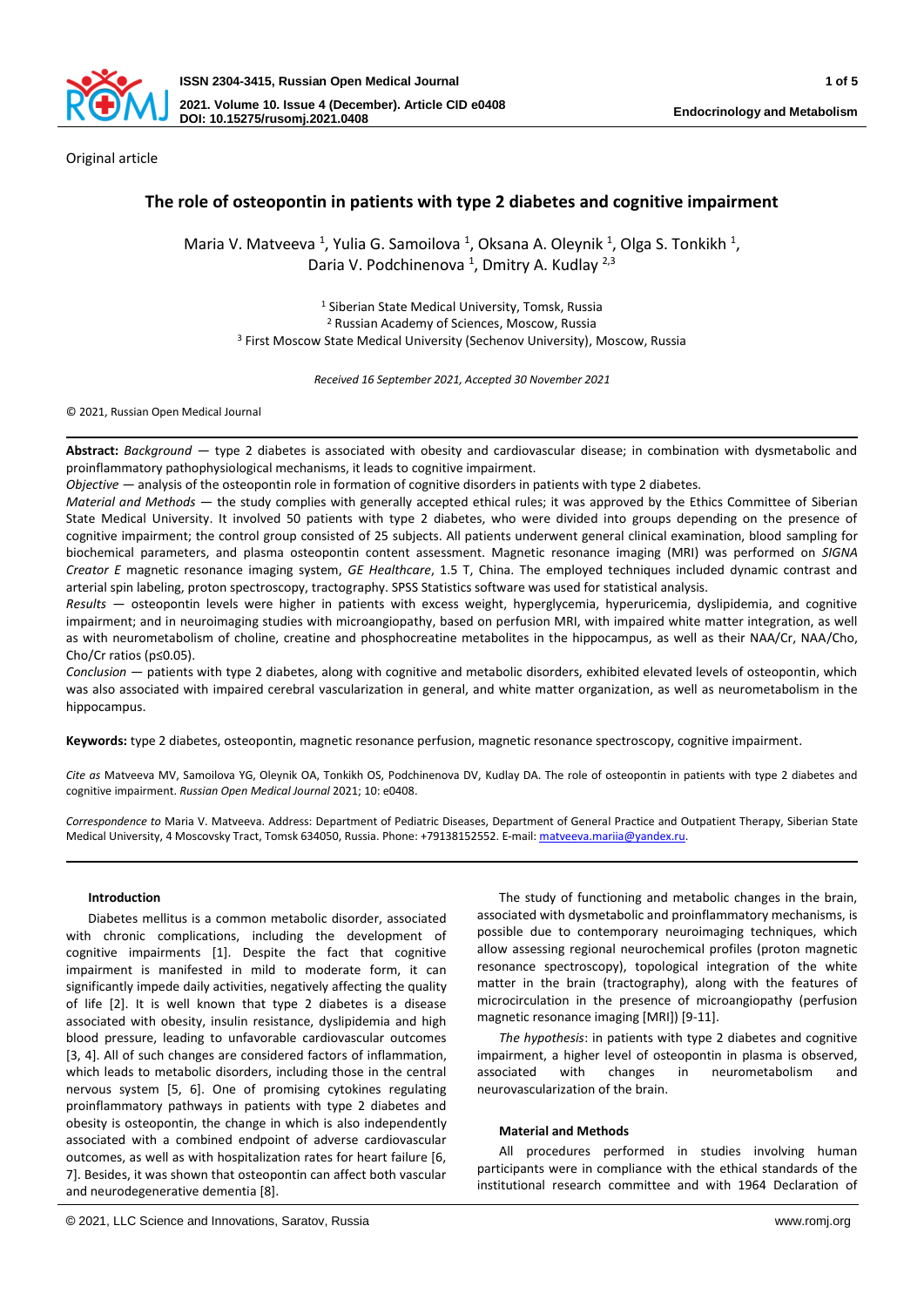

Helsinki and its later amendments, or comparable ethical standards. The study was approved by the ethics committee of the Federal State Budgetary Institution of Higher Education Siberian State Medical University of the Ministry of Healthcare of Russia (hereinafter referred to as SibMed) (Protocol No. 5265 of February 05, 2017); all subjects have signed informed consent for participation in this one-stage continuous study. The exclusion criteria were: other types of diabetes (type 1 diabetes or gestational diabetes), organic brain diseases, psychiatric diseases, contraindications to MRI, glomerular filtration rate less than 60 mL/min, and severe vision and hearing loss.

By simple randomization, 45-65 years old patients with type 2 diabetes of varying duration of the disease were distributed among two groups: Group 1 included the patients with type 2 diabetes without cognitive impairment (n=25), Group 2 encompassed subjects with type 2 diabetes and cognitive impairment (n=25). The control group (Group 3) consisted of 25 healthy volunteers with matching ages and genders.

In all patients, anthropometric parameters were measured, including height, weight, and BMI. Screening for cognitive disorders was performed using the Montreal Cognitive Assessment Scale (MoCA test). The degree of cognitive impairment was established in strict accordance with conventionally accepted criteria sensu the classification by Academician of the Russian Academy of Medical Sciences N.N. Yakhno (2005), identifying severe, moderate and mild grades of the cognitive impairment.

All patients underwent blood sampling for glycosylated hemoglobin (HbA1c), fasting plasma glucose, alkaline phosphatase, total bilirubin, alanine aminotransferase (ALT), aspartate aminotransferase (AST), urea, creatinine with assessment of the glomerular filtration rate (GFR), total uric acid, high-density lipoproteins (HDL), low-density lipoproteins (LDL), triglycerides,

and osteopontin. These indicators were assessed at the central research laboratory of SibMed.

MRI was performed on the SIGNA Creator E magnetic resonance imaging system, GE Healthcare, 1.5 T, China. Dynamic contrast MRI was used with imaging, weighted by the inhomogeneity of the magnetic field (dynamic susceptibility contrast MR perfusion), and the technique of arterial spin labeling (ASL), which did not require the introduction of a contrast agent and allowed quantitative assessment of cerebral blood flow. The contrast substance was Gadobutrol, administered intravenously in a bolus dose of 5 mL. The following parameters were used for tractography: TR=1000 ms, TE=min, FOV=240×240, image matrix of 96×96 with subsequent interpolation up to 256×256, slice thickness of 2.5 mm, distance between slices of 0 mm, NEX=1. Scanning was performed in coronary projection. A single volume was obtained with a value of the diffusion factor b=0, 120 volumes were taken with different isotropically distributed directions of the diffusion gradient at b=3000 s/mm<sup>2</sup> . Data processing was carried out using the FSL software (FMRIB Software Library v. 5.0, Oxford, UK, http://fsl.fmrib.ox.ac.uk/fsl/fslwiki); the construction of brain tracts was conducted by using the Explore DTI program (http://www.exploredti.com). Proton magnetic resonance spectroscopy of the brain was performed without changing the apparatus and the position of the subject's body, with a relaxation time TE=135 ms, the volume of one voxel of  $1.5 \text{ cm}^3$ , in a multivoxel mode.

The main spectra of *N*-acetylaspartate (NAA), choline (Cho), creatine (Cr), and creatine phosphate (PCr) metabolites and their ratios were recorded in the gray matter of the cerebral cortex, white matter of the brain, subcortical structures, and in the hippocampus on both sides (left and right).

|  |  |  |  | Table 1. Characteristics of patients with type 2 diabetes and in the control group, Me (Q1-Q3) |
|--|--|--|--|------------------------------------------------------------------------------------------------|
|--|--|--|--|------------------------------------------------------------------------------------------------|

| $\frac{1}{100}$ . The property state of patients with type a unabeles and in the control group, no $\left[\mathcal{A}^{\perp},\mathcal{A}\right]$<br>Characteristics | Group 1             | Group 2             | Group 3 (control)   |
|----------------------------------------------------------------------------------------------------------------------------------------------------------------------|---------------------|---------------------|---------------------|
| Age, years                                                                                                                                                           | 62.6 (58.5-67.5)    | 62.2 (58.0-67.0)    | 62.6 (59.0-67.0)    |
| Height, cm                                                                                                                                                           | 171.0 (164.0-179.0) | 169.6 (163.0-175.0) | 169.1 (163.0-178.0) |
| Weight, kg *, **                                                                                                                                                     | 84.0 (76.1-91.3)    | 98.6 (84.5-109.0)   | 70.0 (59.0-78.0)    |
| BMI *, **                                                                                                                                                            | 28.5 (25.7-31.7)    | 35.0 (29.7-39.4)    | 24.7 (23.0-26.3)    |
| HbA1c, % *, **                                                                                                                                                       | $7,7(7.3-8.6)$      | $8.6(7.5-9.0)$      | $4.9(4.6-5.3)$      |
| Fasting glucose, µmol/L, mmol/L *, **                                                                                                                                | $7.6(6.8-8.4)$      | $8.8(7.5-9.1)$      | $4.8(4.2-5.3)$      |
| Alkaline phosphatase, units/L **                                                                                                                                     | 84.0 (63.5-98.0)    | 85.2 (69.0-95.0)    | 54.4 (45.0-63.0)    |
| Total bilirubin, µmol/L                                                                                                                                              | $11.1 (8.5 - 14.0)$ | 11.3 (8.0-14.0)     | $10.3(8.0-13.0)$    |
| ALT, units/L                                                                                                                                                         | 43.4 (25.0-52.0)    | 44.3 (25.5-53.5)    | 22.5 (19.0-25.0)    |
| AST, units/L                                                                                                                                                         | 33.5 (19.0-44.5)    | 33.4 (19.0-44.0)    | 24.4 (23.0-28.0)    |
| Urea, µmol/L                                                                                                                                                         | $6.5(5.0-7.7)$      | $6.0(4.9-7.0)$      | $5.7(4.2-6.7)$      |
| Creatinine, µmol/L                                                                                                                                                   | 77.1 (65.0-93.0)    | 77.8 (64.0-93.0)    | 81.1 (69.0-92.0)    |
| Uric acid, µmol/L **                                                                                                                                                 | 344.7 (277.0-380.5) | 349.7 (279.0-423.0) | 225.7 (194.0-264.0) |
| GFR, mL/min/1.73 $m2$                                                                                                                                                | 82.3 (71.5-95.5)    | 87.6 (74.0-106.0)   | 77.8 (71.0-89.0)    |
| HDL, µmol/L **                                                                                                                                                       | $1,2(1.0-1.3)$      | $1,2(1.0-1.3)$      | $1.6(1.4-1.7)$      |
| LDL, µmol/L **                                                                                                                                                       | $3.5(2.9-4.3)$      | $3.7(3.0-4.3)$      | $1.6(1.2-1.8)$      |
| Triglycerides, µmol/L **                                                                                                                                             | $2.7(1.7-3.3)$      | $2.8(2.1-3.4)$      | $1.4(1.1-1.9)$      |
| Total cholesterol, µmol/L *, **                                                                                                                                      | $5.5(4.7-6.4)$      | $6.5(6.0-7.3)$      | $4.6(4.0-5.2)$      |
| Osteopontin, ng/mL *, **                                                                                                                                             | $0.2(0.1-0.2)$      | $0.3(0.1-0.4)$      | $0.0(0.0-0.1)$      |
| MoCA test *, **                                                                                                                                                      | 28.5 (28.0-29.5)    | 22.2 (20.0-24.0)    | 29.0 (28.0-30.0)    |

\* Group 1 vs. Group 2, *p*≤0.05; **\*\*** Group 2 vs. Group 3, *p*≤0.05. BMI, body mass index; HbA1c, glycosylated hemoglobin; ALT, alanine aminotransferase; AST, aspartate aminotransferase; GFR, glomerular filtration rate; HDL, high-density lipoproteins; LDL, low-density lipoproteins; MoCA, Montreal Cognitive Assessment Scale.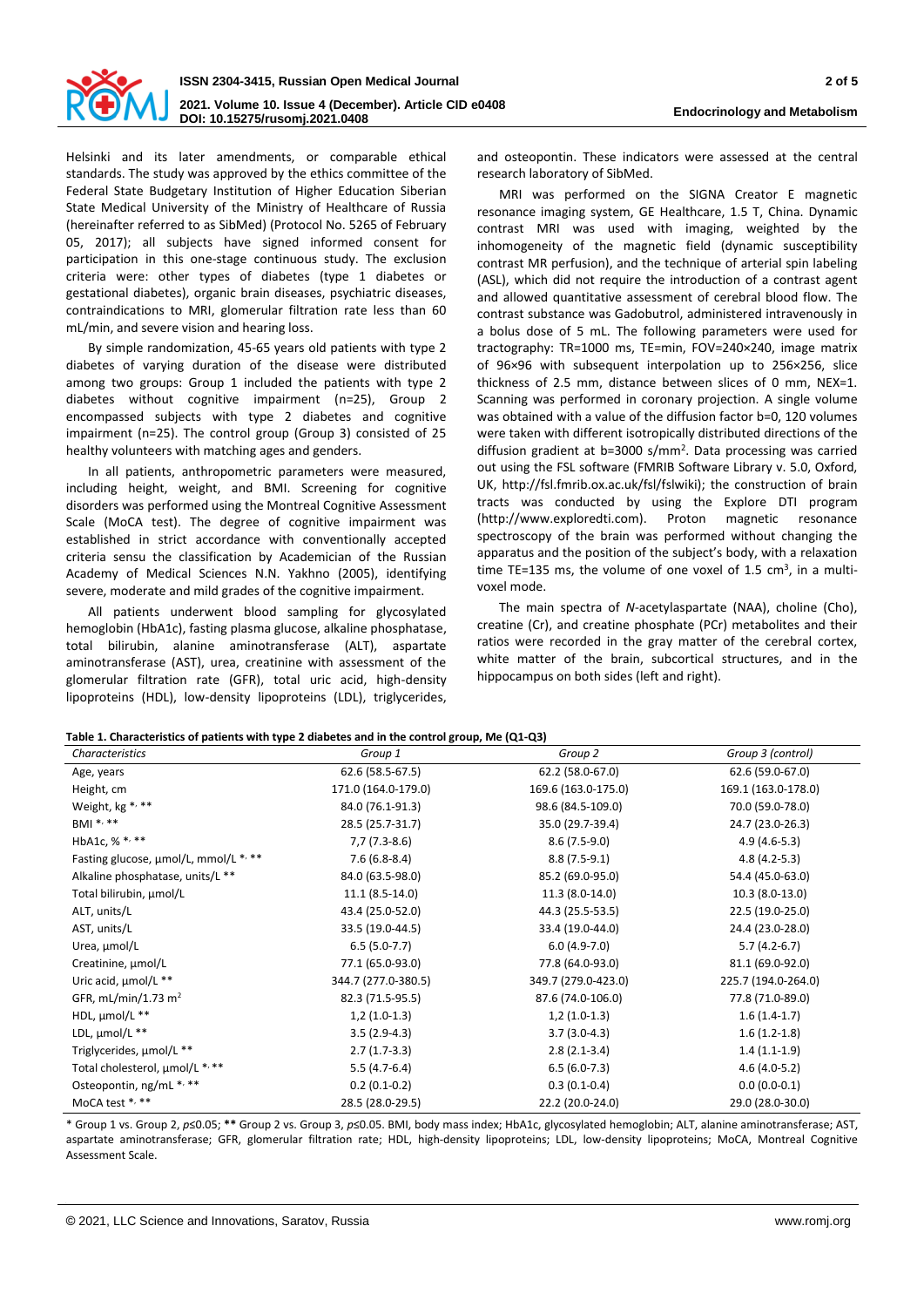

**Table 2. Correlation analysis of osteopontin level and fractional anisotropy during brain tractography**

phosphocreatine in the hippocampus, and also their ratios, NAA/Cr, NAA/Cho, Cho/Cr (*Table* 3).

| Tracts                                                                | Correlation coefficient<br>(Spearman), R | n       |
|-----------------------------------------------------------------------|------------------------------------------|---------|
| Right corticospinal tract                                             | $-0.443$                                 | 0.00006 |
| Right corticospinal tract                                             | $-0.283$                                 | 0.01    |
| Uncinate fasciculus (hook-shaped<br>bundle of axons) on the left side | $-0.2658$                                | 0.02    |
| Knee of the corpus callosum                                           | $-0.249$                                 | 0.03    |

**Table 3. Correlation analysis of osteopontin level and metabolites of the brain proton spectroscopy**

| <b>Metabolites</b><br>and their ratios | Correlation coefficient<br>(Spearman), R | р        |  |
|----------------------------------------|------------------------------------------|----------|--|
| Cho left                               | 0.544                                    | 0.0001   |  |
| Cr right                               | 0.490                                    | 0.000008 |  |
| PCr left                               | 0.247                                    | 0.03     |  |
| PCr on right                           | 0.410                                    | 0.0002   |  |
| NAA/Cr left                            | 0.472                                    | 0.00001  |  |
| NAA/Cr right                           | 0.517                                    | 0.000002 |  |
| NAA/Cho left                           | 0.337                                    | 0.003    |  |
| Cho/Cr left                            | 0.300                                    | 0.008    |  |
| Cho/Cr right                           | $-0.461$                                 | 0.00003  |  |

Cho, choline; Cr, creatine; PCr, phosphocreatine; NAA, *N*-acetylaspartate.

For statistical analysis, the SPSS Statistics software was used for frequency analysis, Kendall rank correlation coefficient for samples that do not comply with the law of normal distribution, Kruskal-Wallis nonparametric analysis of variance for comparing the sample medians; *p*-values less than 0.05 were considered indicative of statistically significant dependencies.

#### **Results**

The analysis yielded the differences between the groups of patients with type 2 diabetes, with or without cognitive disorders, compared with the control group, in the following parameters: weight, BMI, HbA1C, fasting glucose, alkaline phosphatase, ALT, uric acid, HDL, LDL, triglycerides, total cholesterol, osteopontin, and results of the MoCA test (*Table* 1).

The study revealed the positive correlation between the osteopontin content and excess weight (R=0.459, p=0.00003), BMI (R=0.459, p=0.00003), HbA1c (R=0.467, p=0.00002), fasting plasma glucose (R=0.459, p=0.00003), uric acid (R=0.397, p=0.00004), LDL (R=0.388, p=0.00005), triglycerides (R=0.330, p=0.003), and total cholesterol (R=0.447, p=0.00005). The negative correlation was established between osteopontin and HDL content (-R=0.386, p=0.00007), and with the MoCA score (-R=0.613, p=0.00001).

Further on, we analyzed the relationship between osteopontin and brain neurovascularization, which was changed in the areas of frontal, parietal, occipital, and temporal lobes of white and gray matter, accumbens nucleus, left head of the caudate nucleus, and globus pallidus in terms of the mean transit time of blood flow (MTT, sec) sensu contrast perfusion, and of total cerebral blood flow sensu non-contrast imaging (p≤0.05).

When assessing the brain tractography, we discovered a decrease in the fractional anisotropy of the tracts in patients with type 2 diabetes with cognitive impairment and increased level of osteopontin (*Table* 2).

The data of the statistical study on metabolites sensu proton brain spectroscopy demonstrated a relationship between the osteopontin content and several parameters: choline, creatine and

### **Discussion**

Data from systematic reviews (of 24 and 27 studies) verified the association of type 2 diabetes with cognitive impairment, the risk factors for which are decompensation of glycemic control, disease duration, and the presence of microvascular complications [12, 13]. Indeed, in our study, patients with type 2 diabetes and cognitive impairment had hyperglycemia, hypercholesterolemia, obesity, and an increased level of osteopontin. Obesity and type 2 diabetes are associated with endothelial dysfunction and dysregulation of vascular homeostasis, which could contribute to microangiopathy, including cerebral vessels, with the deposition of osteopontin (a cell adhesion protein of the extracellular matrix produced by visceral adipose tissue). The latter could affect vascular calcification, as well as neuroinflammation [14, 15].

It should be noted that the level of this marker in blood plasma increases in insulin-resistant conditions, such as obesity and type 2 diabetes, and is also associated with an increased risk of cardiovascular events [16]. For example, early studies demonstrated a negative relationship between osteopontin level, total cholesterol and LDL in serum, which suggested that hypercholesterolemia promoted vascular calcification by suppressing the osteopontin synthesis [17]. On the other hand, in patients with type 2 diabetes in our study, a positive association between osteopontin content and total cholesterol may reflect some protective mechanism against the dysmetabolic increase of vascular calcification. In another study, tissue markers of cholesterol synthesis rather than plasma were associated with osteopontin level in carbohydrate metabolic disorder [18].

It was shown that osteopontin can act as an activator of microglia in hypoxic brain lesions [20]. That is, probably, why the perfusion studies of the central nervous system in patients with type 2 diabetes and cognitive impairment revealed an association with changes in the neurovascularization of the general cerebral blood flow and regions, responsible for impaired motor and executive functions, attention and memory (frontal, parietal, occipital and temporal lobes of white and gray matter, accumbens nucleus, left head of caudate nucleus, and globus pallidus), which is typical for this type of diabetes [21].

Besides, hippocampus region is of particular importance in the context of dementia in type 2 diabetes, when changes in neurometabolism are noted even before any clinical manifestation [22]. This study revealed a change in the level of osteopontin and other indicators, such as choline, creatine and phosphocreatine (the main participants in the metabolism of cell membranes and energy transport), in the hippocampus, as well as their ratios: NAA/Cr, NAA/Cho, Cho/Cr in the hippocampus. These changes lead to cellular patterns of osteopontin introduction in reactive glial cells, suggesting that this marker plays a multifunctional role in the pathogenesis of ischemic damage in type 2 diabetes [23]. Also, the data of brain tractography, when there was a decrease in the fractional anisotropy of white matter with an increased osteopontin level, highlighted the vascular genesis of cognitive impairment development in type 2 diabetes [24]. At the same time, a decrease in anisotropy in the corpus callosum region may also be a predictor of cognitive impairment in type 2 diabetes.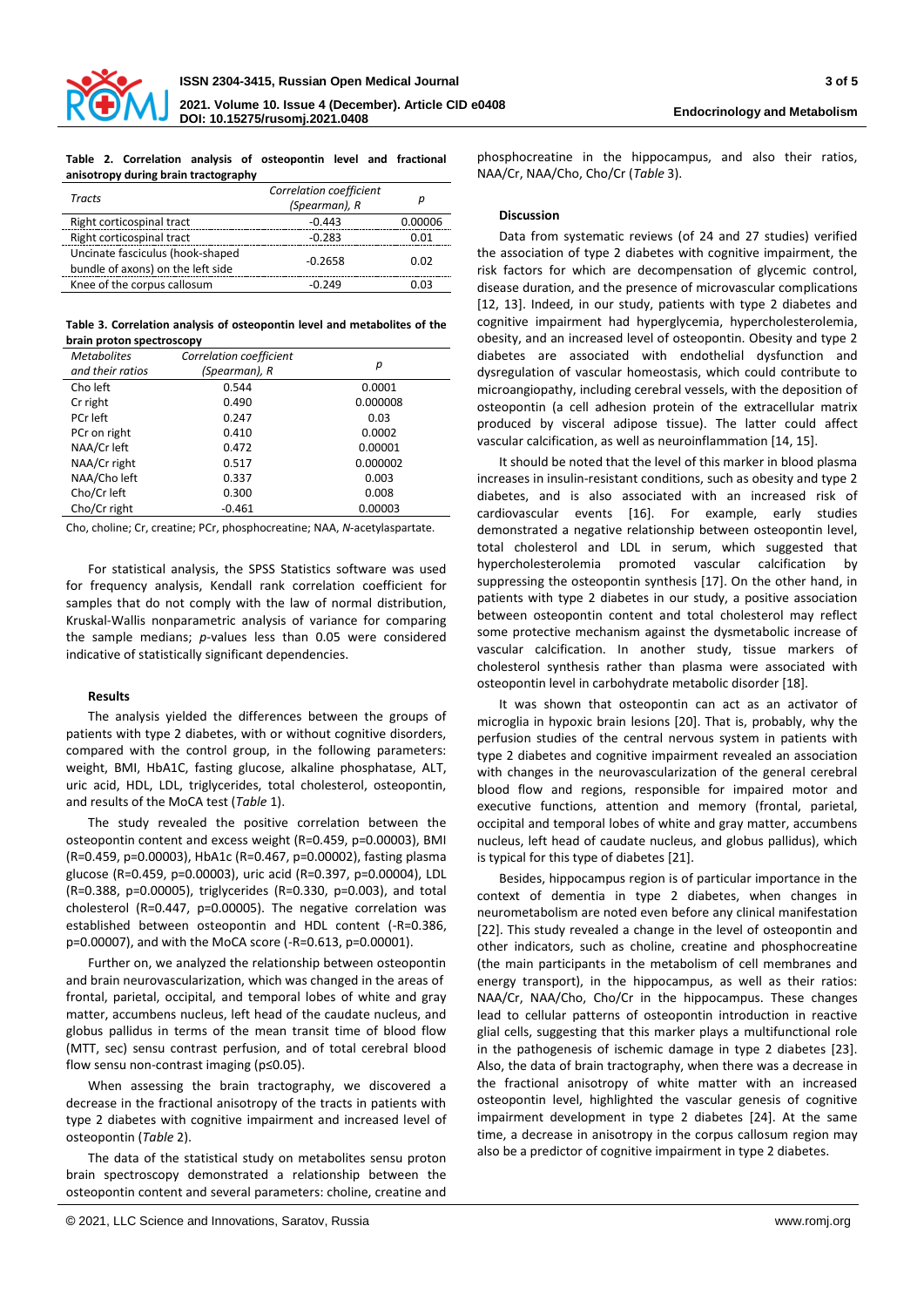

**2021. Volume 10. Issue 4 (December). Article CID e0408 DOI: 10.15275/rusomj.2021.0408 Endocrinology and Metabolism**

## **Conclusion**

In patients with type 2 diabetes, cognitive disorder and metabolic impairment (obesity, dyslipidemia, symptoms of nonalcoholic fatty liver disease), an increased level of osteopontin was recorded. The latter is associated with impaired metabolism, functioning and vascularization of the entire brain and its areas responsible for cognitive functions.

### **Conflict of Interest**

The authors declare that they have no conflicts of interest.

### **Funding**

This study was supported by the Presidential Grant, Agreement No. 075-15-2020-192 of March 19, 2020.

#### **References**

- 1. Muriach M, Flores-Bellver M, Romero FJ, Barcia JM. Diabetes and the brain: Oxidative stress, inflammation, and autophagy. *Oxid Med Cell Longev* 2014; 2014: 102158[. https://doi.org/10.1155/2014/102158.](https://doi.org/10.1155/2014/102158)
- 2. Sinclair AJ, Girling AJ, Bayer AJ. Cognitive dysfunction in older subjects with diabetes mellitus: Impact on diabetes self-management and use of care services. *Diabetes Res Clin Pract* 2000; 50(3): 203-212. [https://doi.org/10.1016/s0168-8227\(00\)00195-9.](https://doi.org/10.1016/s0168-8227(00)00195-9)
- 3. Eckel RH, Grundy SM, Zimmet PZ. The metabolic syndrome. *Lancet* 2005; 365(9468): 1415-1428. [https://doi.org/10.1016/s0140-](https://doi.org/10.1016/s0140-6736(05)66378-7) [6736\(05\)66378-7.](https://doi.org/10.1016/s0140-6736(05)66378-7)
- 4. Gaede P, Vedel P, Larsen N, Jensen GV, Parving HH, Pedersen O. Multifactorial intervention and cardiovascular disease in patients with type 2 diabetes. *N Engl J Med* 2003; 348(5): 383-393. [https://doi.org/10.1056/nejmoa021778.](https://doi.org/10.1056/nejmoa021778)
- 5. Cai D, Liu T. Inflammatory cause of metabolic syndrome via brain stress and NF-κB. *Aging (Albany NY)* 2012; 4(2): 98-115. [https://doi.org/10.18632/aging.100431.](https://doi.org/10.18632/aging.100431)
- 6. Matveeva MV, SamoiIova YuG, Zhukova NG, Oleynik OA, Rotkank MA. Tauopathy and cognitive impairment in experimental diabetes mellitus. *Diabetes Mellitus* 2017; 20(3): 181-184. Russian. [https://doi.org/10.14341/2072-0351-5842.](https://doi.org/10.14341/2072-0351-5842)
- 7. Kahles F, Findeisen HM, Bruemmer D. Osteopontin: A novel regulator at the cross roads of inflammation, obesity and diabetes. *Mol Metab* 2014; 3(4): 384-393[. https://doi.org/10.1016/j.molmet.2014.03.004.](https://doi.org/10.1016/j.molmet.2014.03.004)
- 8. Abdalrhim AD, Marroush TS, Austin EE, Gersh BJ, Solak N, Rizvi SA, et al. Plasma osteopontin levels and adverse cardiovascular outcomes in the PEACE trial. *PLoS One* 2016; 11(6): e0156965. [https://doi.org/10.1371/journal.pone.0156965.](https://doi.org/10.1371/journal.pone.0156965)
- 9. Chai YL, Chong JR, Raquib AR, Xu X, Hilal S, Venketasubramanian N, et al. Plasma osteopontin as a biomarker of Alzheimer's disease and vascular cognitive impairment. *Sci Rep* 2021; 11(1): 4010. [https://doi.org/10.1038/s41598-021-83601-6.](https://doi.org/10.1038/s41598-021-83601-6)
- 10. Duarte JM. Metabolic alterations associated to brain dysfunction in diabetes. *Aging Dis* 2015; 6(5): 304-321. [https://doi.org/10.14336/ad.2014.1104.](https://doi.org/10.14336/ad.2014.1104)
- 11. Kim DJ, Yu JH, Shin MS, Shin YW, Kim MS. Hyperglycemia Reduces efficiency of brain networks in subjects with type 2 diabetes. *PLoS One* 2016; 11(6): e0157268. [https://doi.org/10.1371/journal.pone.0157268.](https://doi.org/10.1371/journal.pone.0157268)
- 12. Vancheri F, Longo G, Vancheri S, Henein M. Coronary microvascular dysfunction*. J Clin Med* 2020; 9(9): 2880. [https://doi.org/10.3390/jcm9092880.](https://doi.org/10.3390/jcm9092880)
- 13. van den Berg E, Kloppenborg RP, Kessels RPC, Kappelle LJ, Biessels GJ. Type 2 diabetes mellitus, hypertension, dyslipidemia and obesity: A systematic comparison of their impact on cognition. *Biochim Biophys*

*Acta* 2009; 1792(5): 470-481. [https://doi.org/10.1016/j.bbadis.2008.09.004.](https://doi.org/10.1016/j.bbadis.2008.09.004) 

- 14. Palta P, Schneider ALC, Biessels GJ, Touradji P, Hill-Briggs F. Magnitude of cognitive dysfunction in adults with type 2 diabetes: A meta-analysis of six cognitive domains and the most frequently reported neuropsychological tests within domains. *J Int Neuropsychol Soc* 2014; 20(3): 278-291. https://doi.org/10.1017/s1355617713001483
- 15. Barton M. Obesity and aging: Determinants of endothelial cell dysfunction and atherosclerosis. *Pflugers Arch* 2010; 460(5): 825-837. [https://doi.org/10.1007/s00424-010-0860-y.](https://doi.org/10.1007/s00424-010-0860-y)
- 16. Moorman HR, Poschel D, Klement JD, Lu C, Redd PS, Liu K. Osteopontin: A key regulator of tumor progression and immunomodulation. *Cancers (Basel)* 2020; 12(11): 3379. [https://doi.org/10.3390/cancers12113379.](https://doi.org/10.3390/cancers12113379)
- 17. Schinzari F, Tesauro M, Bertoli A, Valentini A, Veneziani A, Campia U, et al. Calcification biomarkers and vascular dysfunction in obesity and type 2 diabetes: Influence of oral hypoglycemic agents. *Am J Physiol Endocrinol Metab* 2019; 317(4): E658-E666. [https://doi.org/10.1152/ajpendo.00204.2019.](https://doi.org/10.1152/ajpendo.00204.2019)
- 18. Takemoto M, Tada K, Nakatsuka K, Moriyama Y, Kazui H, Yokote K, et al. Effects of aging and hyperlipidemia on plasma osteopontin level. *Nihon Ronen Igakkai Zasshi* 1999; 36(11): 799-802. Japanese. [https://doi.org/10.3143/geriatrics.36.799.](https://doi.org/10.3143/geriatrics.36.799)
- 19. Luomala M, Päivä H, Thelen K, Laaksonen R, Saarela M, Mattila K, et al. Osteopontin levels are associated with cholesterol synthesis markers in mildly hypercholesterolemic patients. *Acta Cardiol* 2007; 62(2): 177- 181[. https://doi.org/10.2143/ac.62.2.2020239.](https://doi.org/10.2143/ac.62.2.2020239)
- 20. Remmerie A, Martens L, Thoné T, Castoldi A, Seurinck R, Pavie B, et al. Osteopontin expression identifies a subset of recruited macrophages distinct from Kupffer cells in the fatty liver. *Immunity* 2020; 53(3): 641- 657.e14[. https://doi.org/10.1016/j.immuni.2020.08.004.](https://doi.org/10.1016/j.immuni.2020.08.004)
- 21. Li Y, Dammer EB, Zhang-Brotzge X, Chen S, Duong DM, Seyfried NT, et al. Osteopontin is a blood biomarker for microglial activation and brain injury in experimental hypoxic-ischemic encephalopathy. *eNeuro* 2017; 4(1): ENEURO.0253-16.2016. [https://doi.org/10.1523/eneuro.0253-](https://doi.org/10.1523/eneuro.0253-16.2016) [16.2016.](https://doi.org/10.1523/eneuro.0253-16.2016)
- 22. Zilliox LA, Chadrasekaran K, Kwan JY, Russell JW. Diabetes and cognitive impairment. *Curr Diab Rep* 2016; 16(9): 87. https://doi.org/10.1007/s11892-016-0775-
- 23. Samoilova J, Matveeva M, Tonkih O, Kudlau D, Oleynik O, Kanev A. A prospective study: Highlights of hippocampal spectroscopy in cognitive impairment in patients with type 1 and type 2 diabetes. *J Pers Med* 2021; 11(2): 148. <https://doi.org/10.3390/jpm11020148>
- 24. Lee JY, Choi JS, Choi JY, Shin YJ, Yun H, Cha JH, et al. Spatial and temporal changes of osteopontin in oxygen-glucose-deprived hippocampal slice cultures. *Acta Neurobiol Exp (Wars)* 2010; 70(1): 1- 12. [https://pubmed.ncbi.nlm.nih.gov/20407481.](https://pubmed.ncbi.nlm.nih.gov/20407481)
- 25. Grand Moursel L, van der Graaf LM, Bulk M, van Roon-Mom WMC, van der Weerd L. Osteopontin and phospho-SMAD2 / 3 are associated with calcification of vessels in D-CAA, a hereditary cerebral amyloid angiopathy. *Brain Pathol* 2019; 29(6): 793-802. [https://doi.org/10.1111/bpa.12721.](https://doi.org/10.1111/bpa.12721)

#### *Authors:*

**Maria V. Matveeva** – MD, PhD, Associate Professor, Department of Pediatric Diseases, Department of General Practice and Outpatient Therapy, Siberian State Medical University, Tomsk, Russia. [https://orcid.org/0000-0001-9966-6686.](https://orcid.org/0000-0001-9966-6686)

**Yulia G. Samoylova** – MD, PhD, Professor, Chair of the Department of Pediatric Diseases, Department of Faculty Therapy with a Course in Clinical Pharmacology, Siberian State Medical University, Tomsk, Russia. [https://orcid.org/0000-0002-2667-4842.](https://orcid.org/0000-0002-2667-4842)

**Oksana A. Oleynik** – PhD, Associate Professor, Department of Faculty Therapy with a Course in Clinical Pharmacology, Siberian State Medical University, Tomsk, Russia. [https://orcid.org/0000-0002-2482-8393.](https://orcid.org/0000-0002-2482-8393)